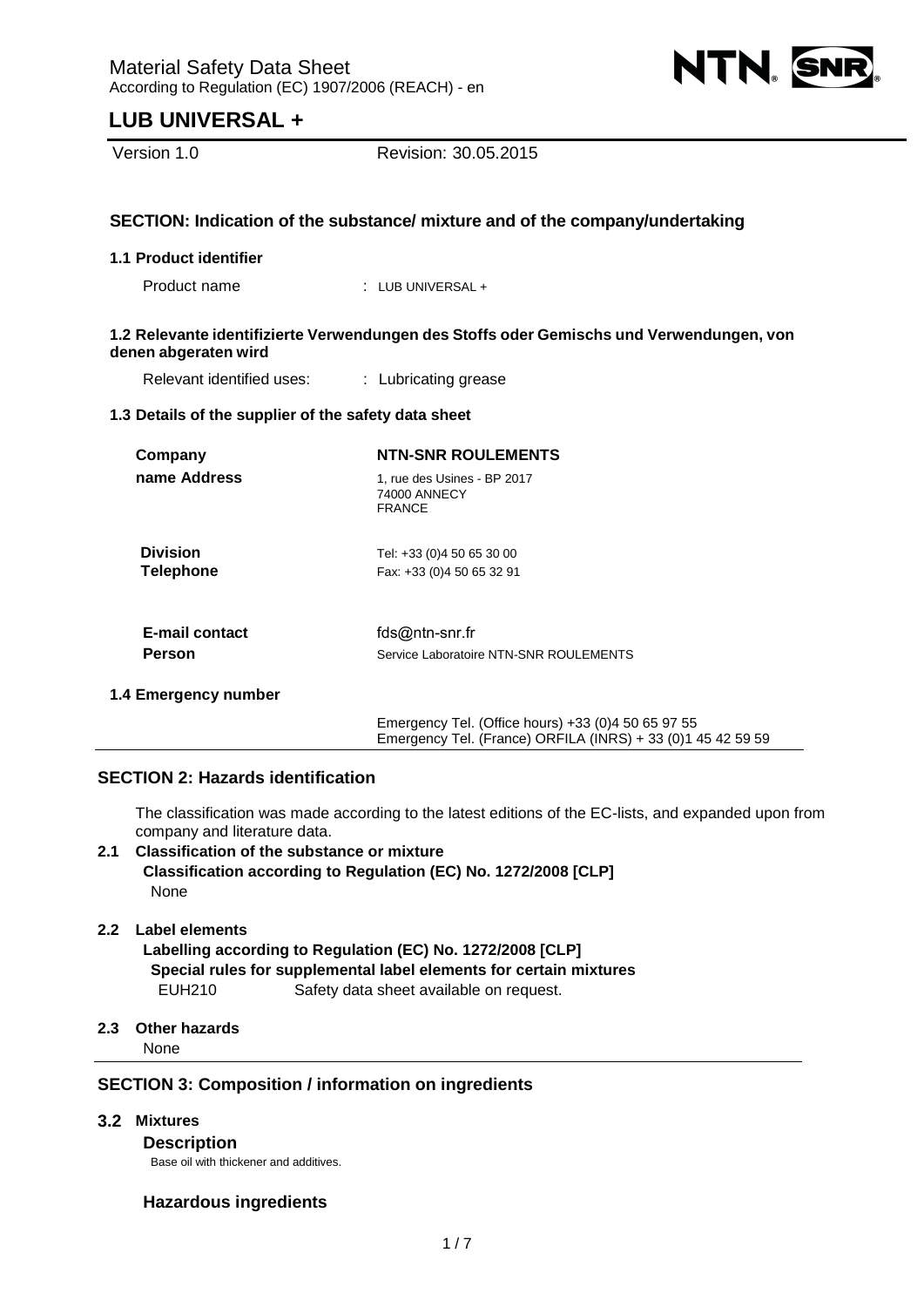

Version 1.0 Revision: 30.05.2015

DI-TERT-DODECYL POLYSULFIDE ; EC No. : 270-335-7; CAS No. : 68425-15-0 Weight fraction  $\cdot$  1 -  $\lt$  10 % Classification 1272/2008 [CLP] : Aquatic Chronic 4 ; H413

# **Additional information**

Full text of R-, H- and EUH-phrases: see section 16.

# **3.3 Additional information**

For ingredients without any information about the EG-number we will use a generic name according to RL 1999/45/EG amendment VI. Highly refined mineral oil (IP 346 DMSO extract < 3%).

# **SECTION 4: First aid measures**

# **4.1 Description of first aid measures**

#### **General information**

Remove contaminated, saturated clothing immediately.

#### **In case of inhalation**

No special measures are necessary. Provide fresh air. When in doubt or if symptoms are observed, get medical advice.

#### **In case of skin contact**

SPo1 - After contact with skin, first remove product with a dry cloth and then wash the skin with plenty of water.

#### **After eye contact**

P338 - Remove contact lenses, if present and easy to do. Continue rinsing. Wash with plenty of water. Call a physician immediately.

#### **After ingestion**

Do NOT induce vomiting. Call a physician immediately.

# **4.2 Most important symptoms and effects, both acute and delayed**  No information available.

**4.3 Indication of any immediate medical attention and special treatment needed**  None

# **SECTION 5: Firefighting measures**

#### **5.1 Extinguishing media**

#### **Suitable extinguishing media**

Water spray jet, Foam, Extinguishing powder, Carbon dioxide (CO2) , Sand . Co-ordinate fire-fighting measures to the fire surroundings.

#### **Unsuitable extinguishing media**

Full water jet.

# **5.2 Special hazards arising from the substance or mixture**

**Hazardous combustion products** 

Carbon dioxide (CO2) , Nitrogen oxides (NOx). Sulphur dioxide (SO2). Carbon monoxide. Aliphatic and aromatic pyrolysis products.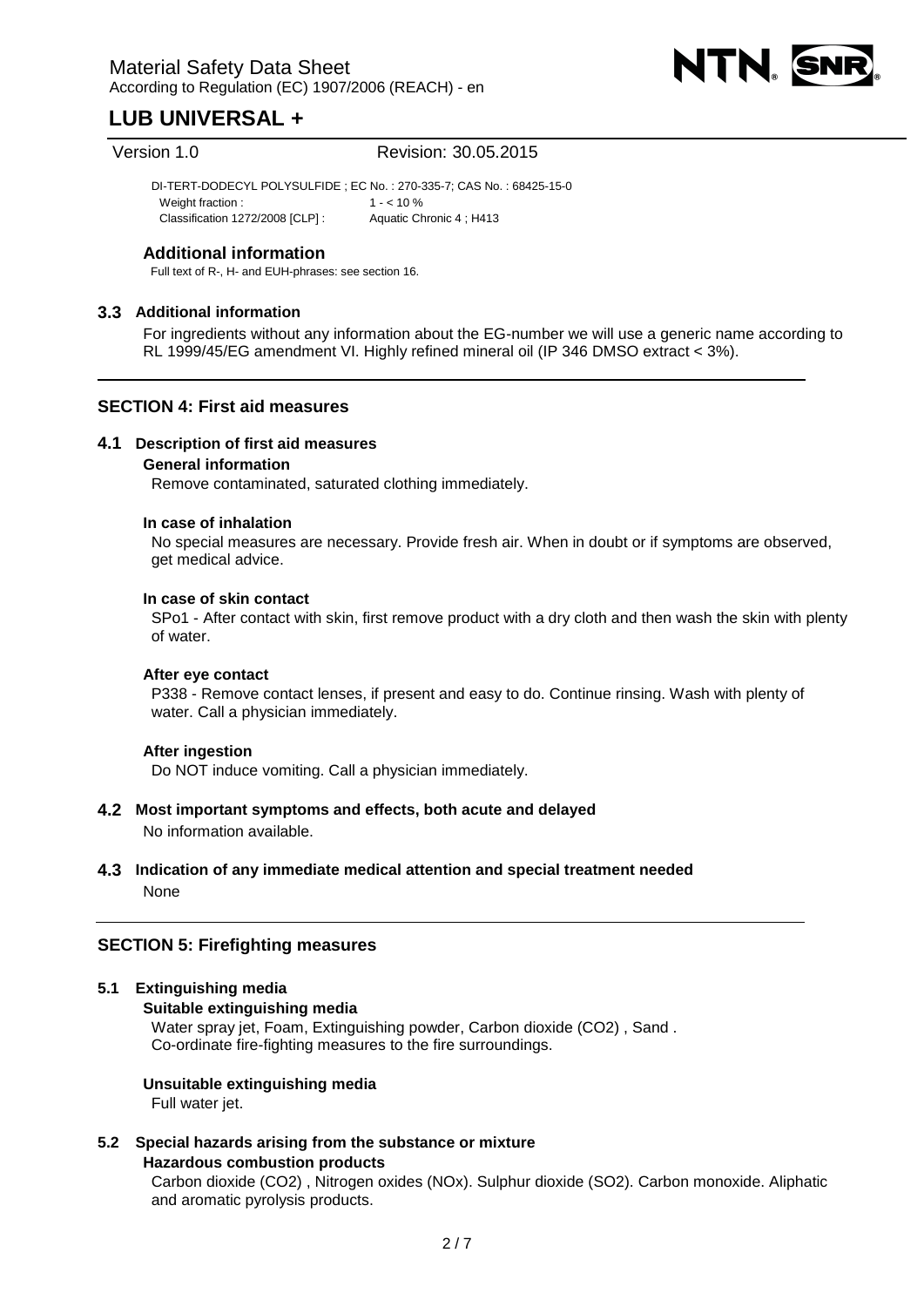

Version 1.0 Revision: 30.05.2015

**5.3 Advice for firefighters Special protective equipment for firefighters**  Use suitable breathing apparatus.

# **5.4 Additional information**

Collect contaminated fire extinguishing water separately. Do not allow entering drains or surface water.

# **SECTION 6: Accidental release measures**

**6.1 Personal precautions, protective equipment and emergency procedures**  Avoid contact with skin, eyes and clothes. Directive 98/24/EC of 7 April 1998 on the protection of the health and safety of workers from the risks related to chemical agents at work

# **6.2 Environmental precautions**

Do not allow to enter into surface water or drains.

- **6.3 Methods and material for containment and cleaning up**  Special danger of slipping by leaking/spilling product. Take up mechanically. Disposal: see section 13.
- **6.4 Reference to other sections**  None

# **SECTION 7: Handling and storage**

#### **7.1 Precautions for safe handling**

No hazardous reaction when handled and stored according to provisions. (Health hazards : None ) . Avoid contact with skin, eyes and clothes.

#### **Protective measures**

**Measures to prevent aerosol and dust generation** 

No special measures are necessary.

# **7.2 Conditions for safe storage, including any incompatibilities**

**Requirements for storage rooms and vessels**  Dispose according to legislation.

# **Hints on joint storage**

Possibility of hazardous reactions: Oxidising agent.

# **Further information on storage conditions**

Keep/Store only in original container. Notice the directions for use on the label.

**Do not store at temperatures below:** 0 °C. **Recommended storage temperature:** 5 °C - 40 °C. **Protect against:** Protect against direct sunlight. Keep away from heat. **Storage stability:**  $> 6$  months ( $5^{\circ}$ C - 40  $^{\circ}$ C).

# **7.3 Specific end use(s)**

None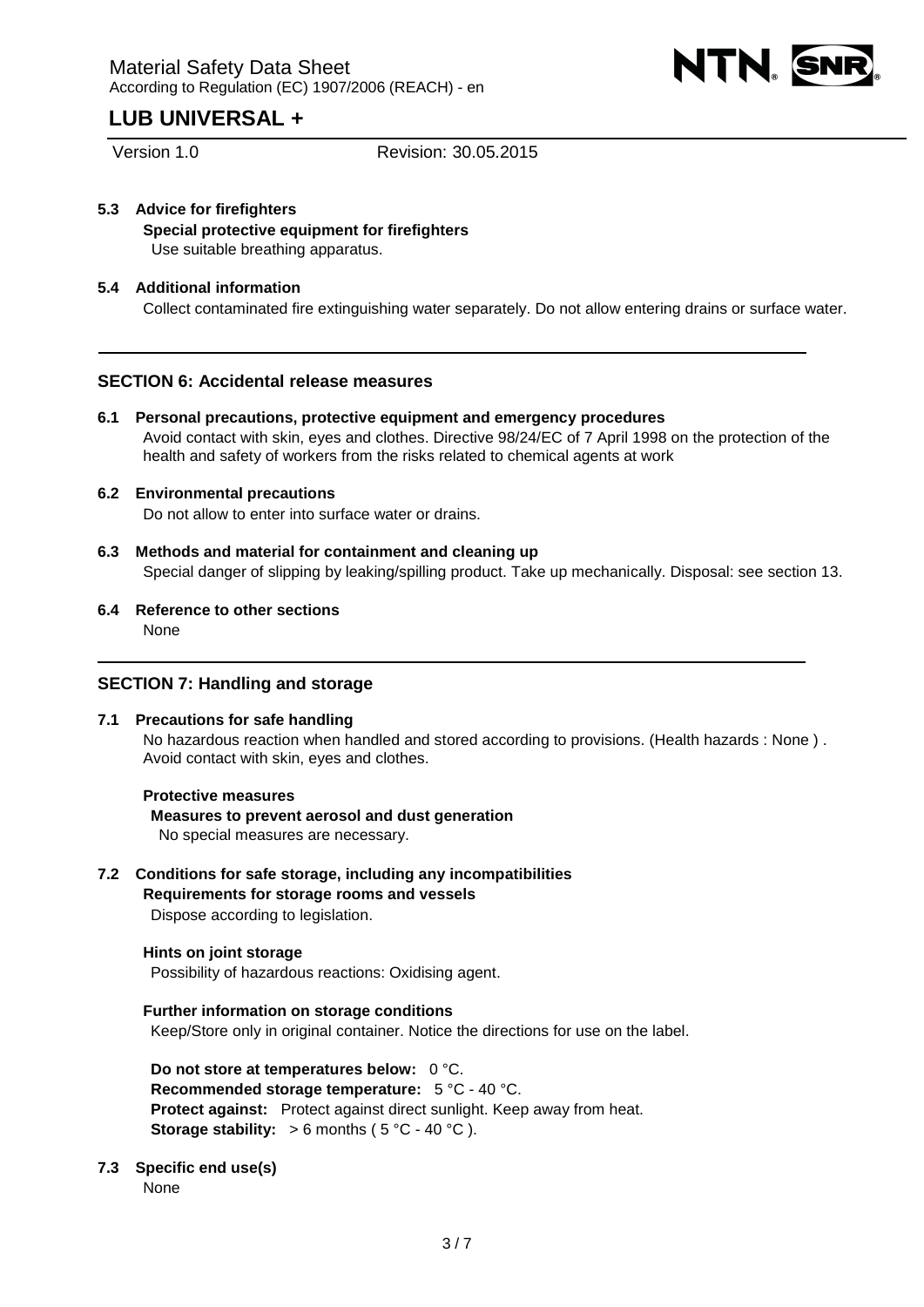

Version 1.0 Revision: 30.05.2015

# **SECTION 8: Exposure controls/personal protection**

# **8.1 Control parameters**

None

# **8.2 Exposure controls**

**Appropriate engineering controls** 

See protective measures under point 7 and 8.

#### **Personal protection equipment**

General health and safety measures No special measures are necessary.

# **Eye/face protection**

Additional eye protection measures : 39 - Wear eye/face protection.

# **Skin protection**

# **Hand protection**

Tested protective gloves must be worn Breakthrough time (maximum wearing time) : 4 hours ( NBR (Nitrile rubber) , Thickness of the glove material: 0,4 mm ) . See information supplied by the manufacturer.

# **Respiratory protection**

No special measures are necessary.

#### **General health and safety measures**

Avoid contact with skin, eyes and clothes. Remove contaminated, saturated clothing immediately. Wash hands before breaks and after work. 13 - Keep away from food, drink and animal feeding stuffs. Directive 98/24/EC of 7 April 1998 on the protection of the health and safety of workers from the risks related to chemical agents at work.

# **SECTION 9: Physical and chemical properties**

#### **9.1 Information on basic physical and chemical properties**

**Appearance** 

Paste

**Colour :** See information supplied by the manufacturer.

#### **Odour**

characteristic

| Safety relevant basis data |  |  |
|----------------------------|--|--|
|----------------------------|--|--|

| <b>Melting point/melting</b><br>range:            | (1013 hPa) | $\rightarrow$ | 170                                  | ℃  |                   |
|---------------------------------------------------|------------|---------------|--------------------------------------|----|-------------------|
| Boiling temperature/boiling (1013 hPa)<br>range:  |            | $\geq$        | 250                                  | °C |                   |
| Flash point:                                      |            | >             | 200                                  | °C |                   |
| Danger of explosion:                              |            |               | No explosive<br>hazard               |    |                   |
| Density:                                          | $20 °C$ )  | ca.           | 0.93                                 |    | $g/cm3$ DIN 51757 |
| <b>Solubility in / Miscibility</b><br>with Water: |            |               | Not miscible or<br>difficult to mix. |    |                   |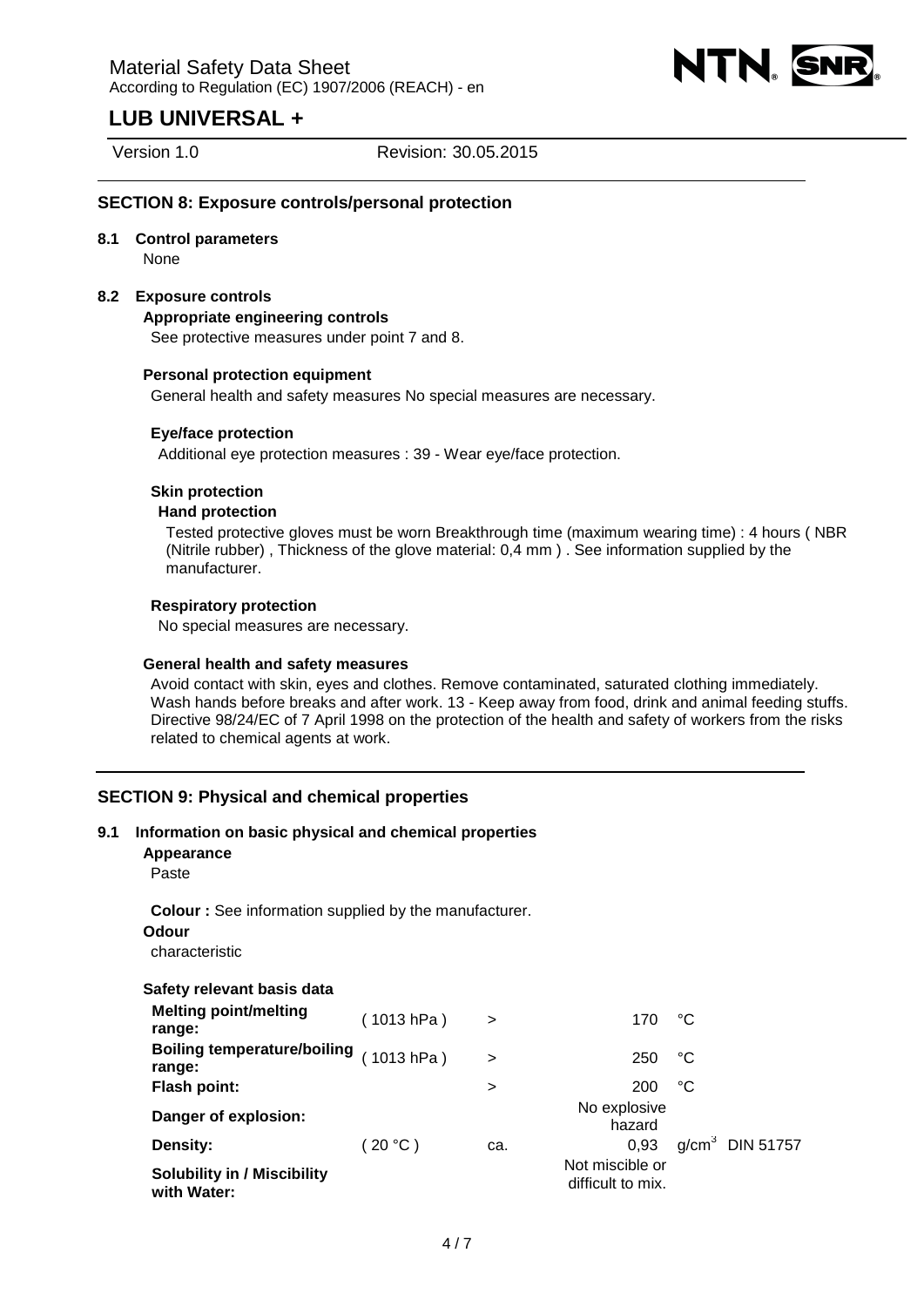

Version 1.0 Revision: 30.05.2015

# **9.2 Other information**

None

# **SECTION 10: Stability and reactivity**

# **10.1 Reactivity**

No information available.

# **10.2 Chemical stability**

No information available.

#### **10.3 Possibility of hazardous reactions**  No information available.

# **10.4 Conditions to avoid**

Stable under recommended storage and handling conditions (See section 7).

#### **10.5 Incompatible materials**

Oxidising agent, strong.

#### **10.6 Hazardous decomposition products**

Does not decompose when used for intended uses. Decomposition temperature (°C): > 240 °C. Thermal decomposition can lead to the escape of irritating gases and vapors. Hazardous decomposition products: Carbon monoxide. Carbon dioxide (CO2). Aldehydes. Ketone, Sulphur oxides, Nitrogen oxides (NOx).

# **SECTION 11: Toxicological information**

#### **11.1 Information on toxicological effects**

## **Irritant and corrosive effects**

Repeated exposure may cause skin dryness or cracking. After eye contact: Irritation to eyes .

#### **Primary irritation to the skin**

## **Practical experience/human evidence**

No hazardous reaction when handled and stored according to provisions. (Health hazards : None known.)

# **Sensitisation**

No information available.

# **SECTION 12: Ecological information**

Do not allow to enter into surface water or drains.

## **12.1 Toxicity**

No information available.

- **12.2 Persistence and degradability**  No information available.
- **12.3 Bioaccumulative potential**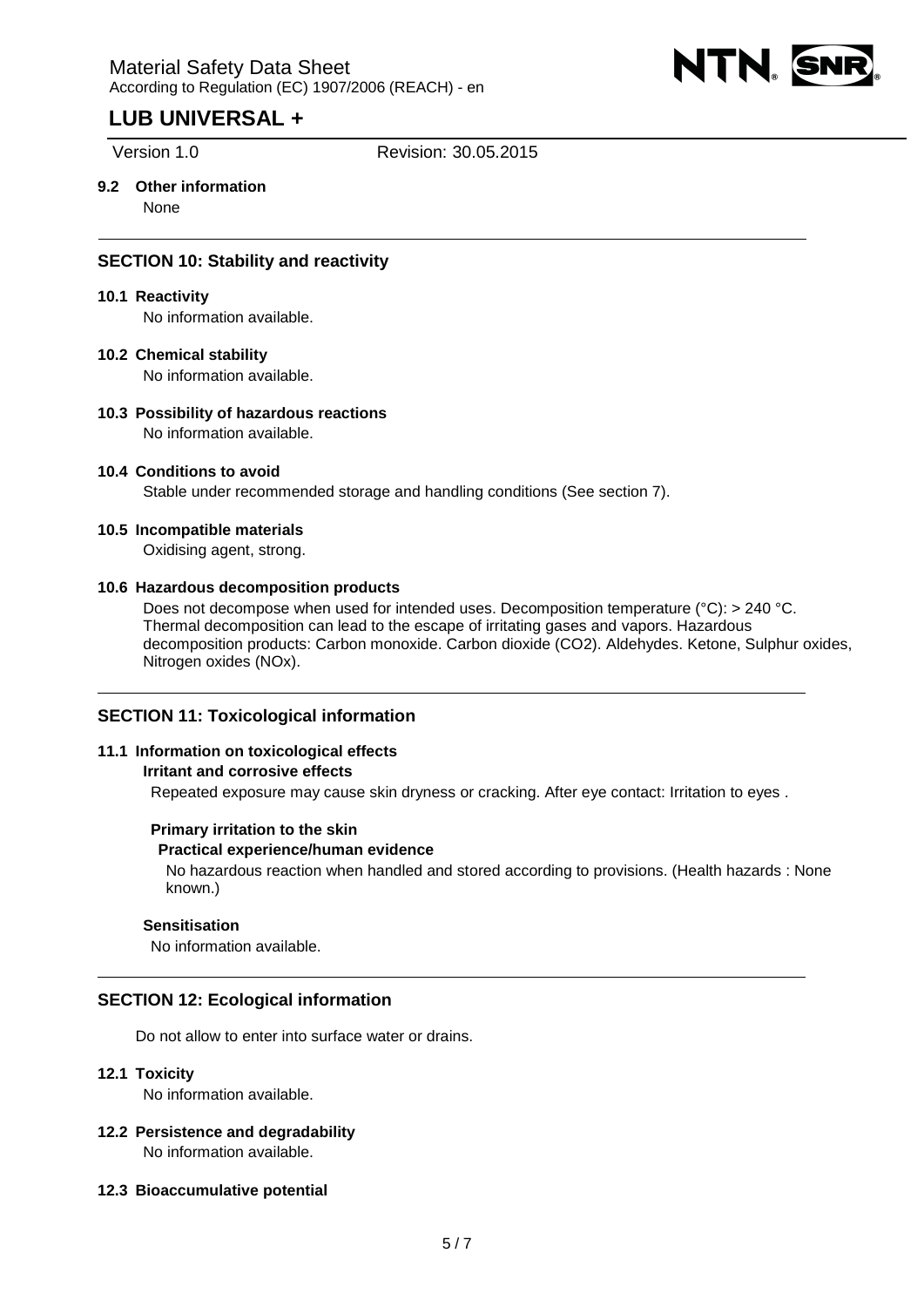

Version 1.0 Revision: 30.05.2015

No information available.

- **12.4 Mobility in soil**  No information available.
- **12.5 Results of PBT and vPvB assessment**  No information available.
- **12.6 Other adverse effects**  No information available.
- **12.7 Further ecological information**  None

# **SECTION 13: Disposal considerations**

# **13.1 Waste treatment methods Product/Packaging disposal Waste treatment options**

# **Appropriate disposal / Product**

ASN 12 01 12: spent waxes and fats.

## **Appropriate disposal / Package**

Contaminated packages must be completely emptied and can be re-used following proper cleaning. Completely emptied packages can be recycled. Packing which cannot be properly cleaned must be disposed of. Handle contaminated packages in the same way as the substance itself.

#### **Other disposal recommendations**

Dispose according to legislation. Do not allow to enter into surface water or drains.

# **SECTION 14: Transport information**

## **14.1 UN number**

No dangerous goods in sense of this transport regulation.

## **14.2 UN proper shipping name**

No dangerous goods in sense of this transport regulation.

#### **14.3 Transport hazard class(es)**

No dangerous goods in sense of this transport regulation

#### **14.4 Packing group**

.

No dangerous goods in sense of this transport regulation.

# **14.5 Environmental hazards**

No dangerous goods in sense of this transport regulation.

#### **14.6 Special precautions for user**  None

#### **14.8 Additional information**